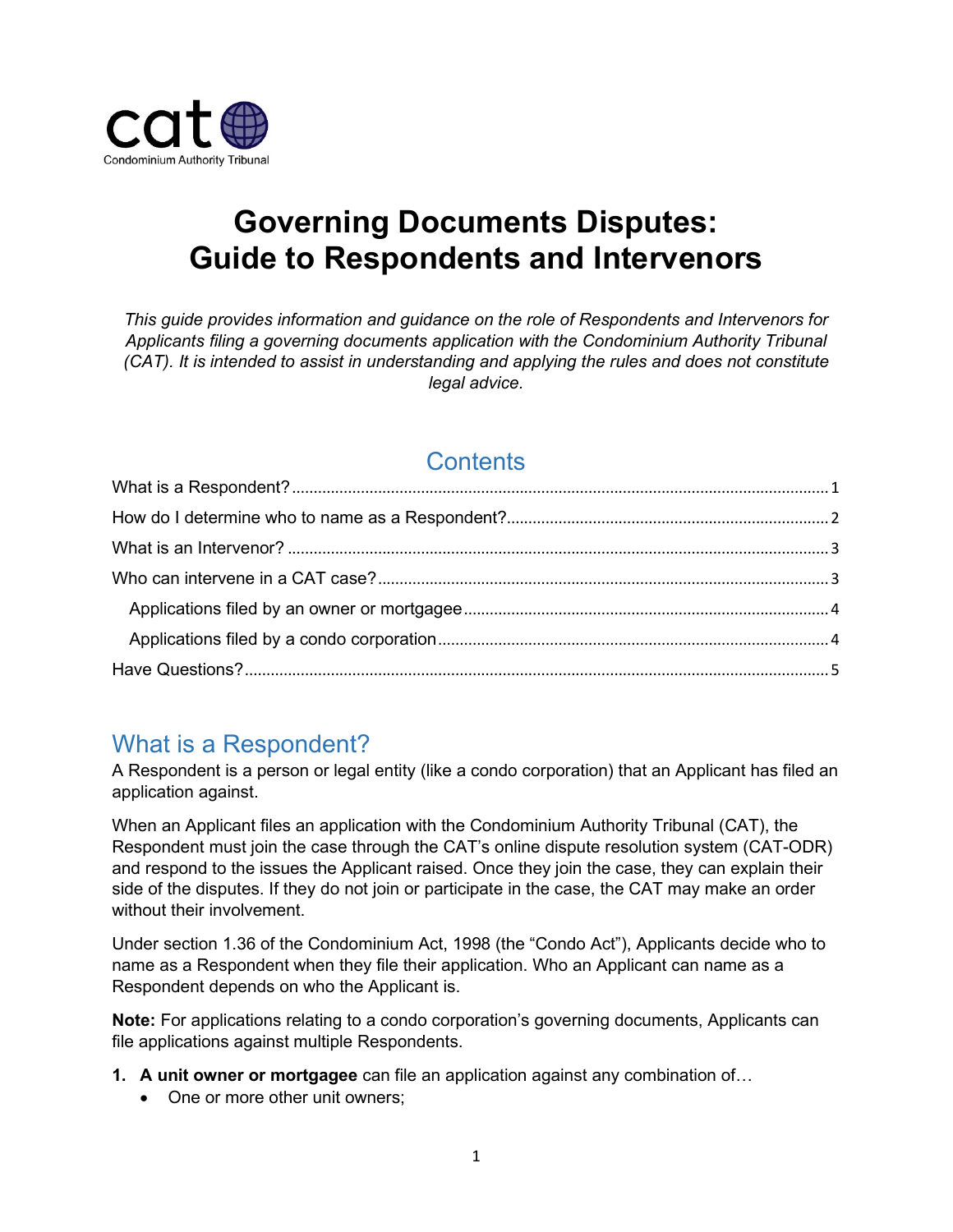- One or more occupants of another unit; and/or,
- Their condo corporation.



- **2. A condo corporation** can file an application against any combination of**…** 
	- One or more unit owners; and/or,
	- One or more occupant of a unit.



Here are a few examples:

- An Applicant can file an application against another unit owner and an occupant of that owner's unit
- A unit owner or mortgagee can file against another unit owner and their condo corporation
- A condo corporation can file an application against two or more unit owners

### <span id="page-1-0"></span>How do I determine who to name as a Respondent?

If you are thinking about filing an application with the CAT about an issue with the corporation's governing documents, there are a few things you should consider:

- 1. Who do I think is responsible for the issues?
	- Respondents are required to join CAT cases and to respond to the issues raised by the Applicant. You should only identify an individual or legal entity as a Respondent if you think they are in some way responsible for the issues.
- 2. What kind of outcome am I looking for?
	- In Stage 1 Negotiation and Stage  $2$  Mediation, the parties work together to try to find solutions to the issues. You should consider who should be involved in those discussions, and who needs to be part of a settlement.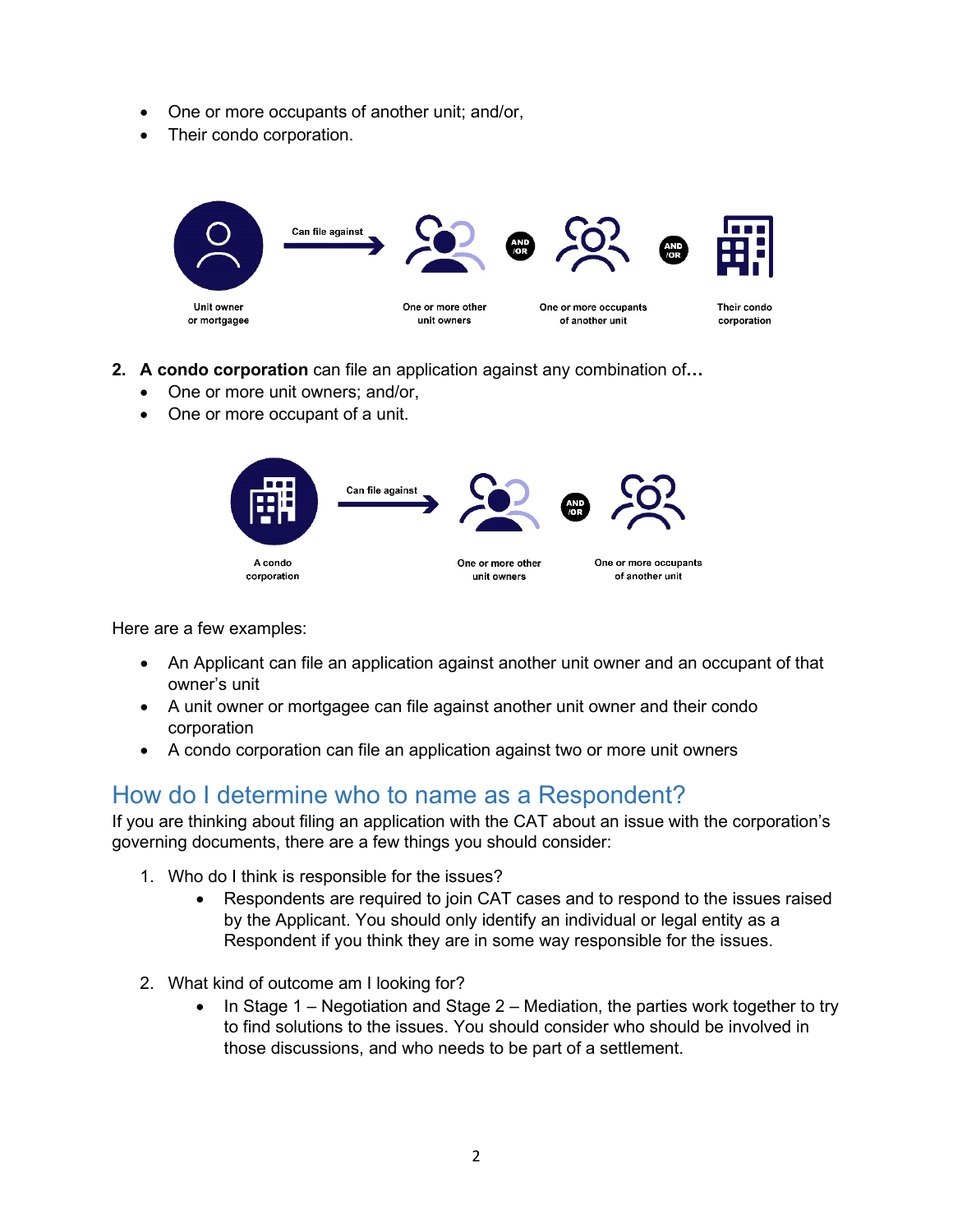• If the case moves to Stage 3 – Tribunal Decision, the CAT has the power to issue legally binding orders in accordance with section 1.44 of the Condo Act. That includes orders requiring a party to do something (or stop doing something), to pay compensation or costs, or another order that the CAT decides is fair in the circumstances.

If you think a person or legal entity is responsible for the issues and you want the CAT to issue an order requiring them to do something or stop doing something, you may want to consider identifying them as a respondent.

If you need advice on who to name as a Respondent, you may wish to seek legal advice.

#### **The CAT and its staff cannot give you advice about who to identify as a Respondent.**

### <span id="page-2-0"></span>What is an Intervenor?

An Intervenor is a person or legal entity (including condo corporations) that have a right to participate in a CAT case, as set out under Rule 15 of the CAT's Rules of Practice.

Intervenors are invited to participate in CAT cases because they may be affected by the outcome, but the role of an Intervenor is different than that of the other parties. It is important to remember that an Intervenor is not the Applicant (i.e., the person bringing the application) or a Respondent (i.e., the person or entity against which the application has been filed).

Intervenors can provide information, documents or other things that may be relevant to the issues in dispute, but they are not required to advocate on behalf of / support either Applicant or the Respondent.

An Intervenor can:

- Make and vote on settlement offers in Stage 1 Negotiation
- Participate in Mediation discussions in Stage 2 Mediation
- Participate in the online hearing held during Stage 3 Mediation

Intervenors can also send messages and upload documents in Stages 1 and 2, and participate in the Stage 3 online hearing as directed by the CAT Member assigned to the case.

If there are any Intervenors, Applicants must identify them and must deliver a Notice of Case to them once the Application is accepted.

If CAT Staff determine that an Applicant has not identified the required Intervenors, they will advise the Applicant and give them an opportunity to update their application.

An Intervenor becomes a party when they join a case.

#### <span id="page-2-1"></span>Who can intervene in a CAT case?

Rule 15 of the CAT's Rules set out who can intervene in CAT cases. Who can intervene depends on three criteria:

- Who filed the case;
- The reason it was filed; and,
- Who the Respondent(s) is.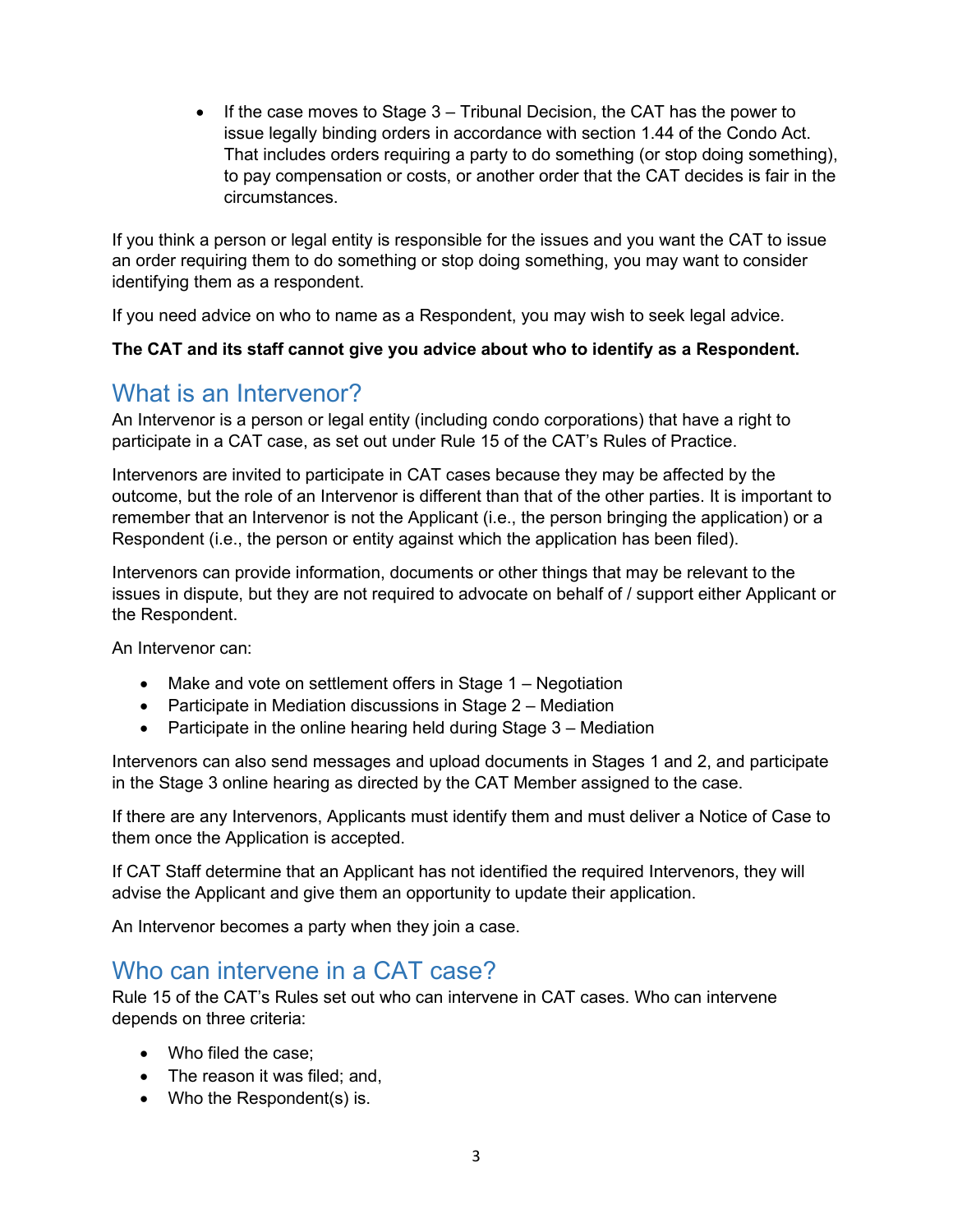Under the CAT's Rules and the Condo Act, a condo corporation has a right to participate as an Intervenor in all cases where they are not already a party. That means that condo corporations have a right to participate in all cases filed by an owner against another owner and/or occupant.

| #   | If the Respondent is   | And the application is being filed                      | The Intervenors are   |  |  |  |
|-----|------------------------|---------------------------------------------------------|-----------------------|--|--|--|
|     |                        | because                                                 |                       |  |  |  |
| 1.1 | Another unit owner     | Of something that owner has done                        | The condo corporation |  |  |  |
|     |                        | / failed to do                                          |                       |  |  |  |
| 1.2 | Another unit owner     | Of something that an occupant of                        | The condo corporation |  |  |  |
|     |                        | that owner's unit has done / failed                     | The occupant          |  |  |  |
|     |                        | to do                                                   |                       |  |  |  |
| 1.3 | An occupant of another | Of something that the occupant                          | The condo corporation |  |  |  |
|     | unit                   | has done / failed to do                                 | The owner of the unit |  |  |  |
| 1.4 | The condo corporation  | There are no intervenors in these types of applications |                       |  |  |  |
|     |                        |                                                         |                       |  |  |  |

#### <span id="page-3-0"></span>Applications filed by an owner or mortgagee

#### <span id="page-3-1"></span>Applications filed by a condo corporation

| #   | The Respondent is     | And the application is being filed The Intervenors are<br>because                |                             |
|-----|-----------------------|----------------------------------------------------------------------------------|-----------------------------|
| 2.1 | A unit owner          | Of something that owner has done<br>/ failed to do                               | None                        |
| 22  | A unit owner          | Of something that an occupant of<br>that owner's unit has done / failed<br>to do | The occupant of the<br>unit |
| 2.3 | An occupant of a unit | Of something that the occupant<br>has done / failed to do                        | The owner of the unit       |

Applicants only need to identify Intervenors if those people / legal entities are not already involved as Respondents.

Here are few examples to illustrate what this means:

• If you are a unit owner and are filing an application **against another unit owner**  because of something that owner has done, then you will have to identify your condo corporation as an Intervenor.



Alternatively, if you were to file against **both another unit owner and your condo corporation**, then there would not be any Intervenors.